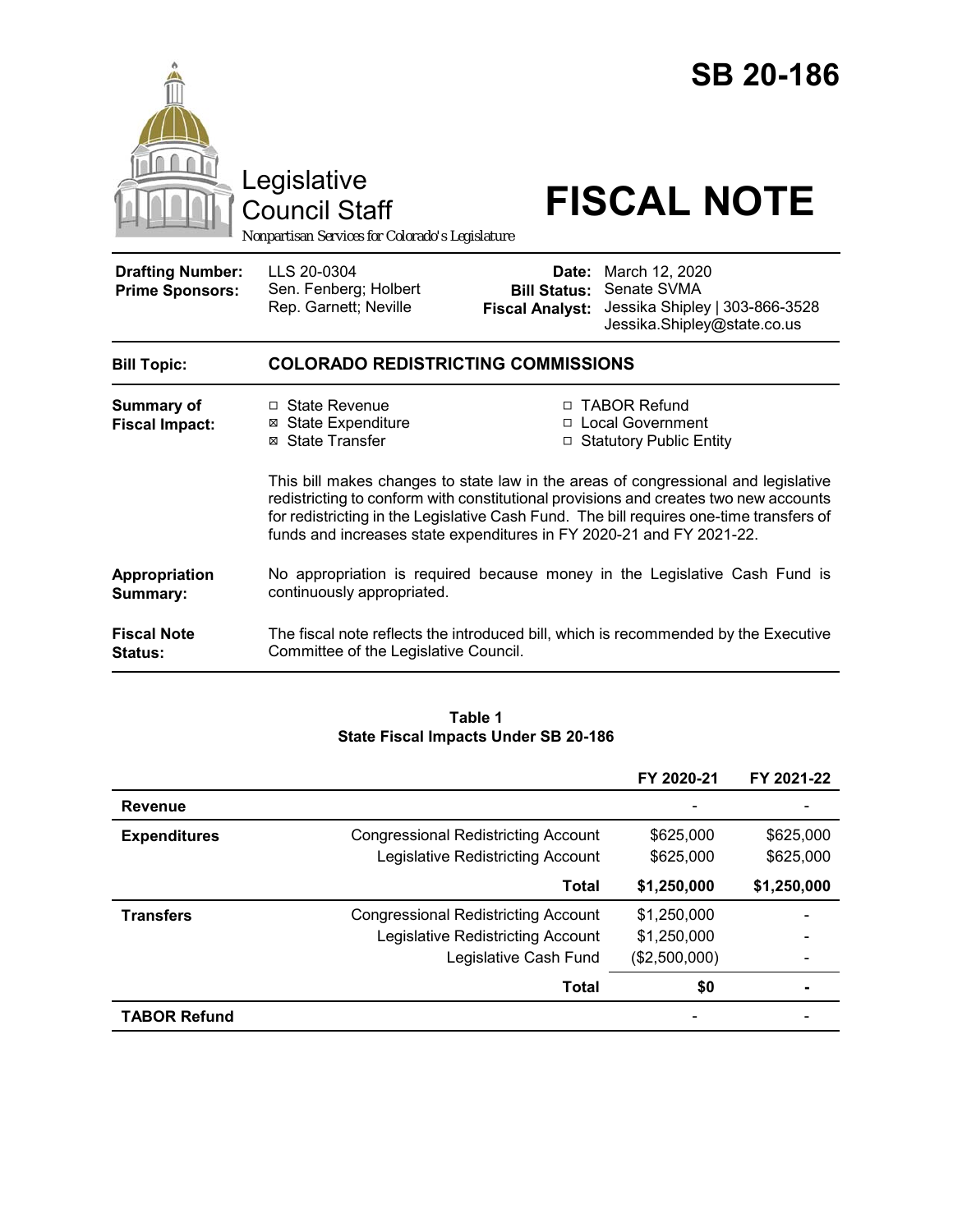March 12, 2020

# **Summary of Legislation**

The bill updates existing statutory provisions to conform with new constitutional requirements related to congressional and state redistricting. It creates two new accounts in the Legislative Cash Fund (fund), the Congressional Redistricting Account and the Legislative Redistricting Account, and transfers \$1.25 million from the fund into each account for the purposes of funding the work of the commissions. Finally, the bill directs Legislative Council Staff and the Office of Legislative Legal Services to assign individuals to staff the redistricting commissions through a number of nonstatutory provisions.

## **Background**

Colorado voters approved Amendments Y and Z to the Colorado Constitution in 2018. The amendments require two 12-member independent redistricting commissions, one each for congressional and state legislative districts.

### **State Transfers**

The bill requires a one-time transfer of \$2.5 million from the Legislative Cash Fund to the newly created Congressional Redistricting Account and the Legislative Redistricting Account within the fund. Each account will receive \$1.25 million. Any unexpended money in the two accounts after June 30, 2022, will revert to the cash fund.

### **State Expenditures**

In FY 2020-21 and FY 2021-22, expenditures from the two new accounts in the Legislative Cash Fund will increase to support the work of Legislative Council Staff and the Office of Legislative Legal Services in the Legislative Department, as required by Amendments Y and Z. The two nonpartisan agencies are responsible for providing staff and legal support for the commissions and creating redistricting maps for the commissions and the public to consider. The work of the commissions is expected to cost up to \$2.5 million over two years, or approximately \$625,000 per year for each commission. Costs are paid using funds transferred from the Legislative Cash Fund, described in the previous section.

### **Effective Date**

The bill takes effect August 5, 2020, if the General Assembly adjourns on May 6, 2020, as scheduled, and no referendum petition is filed.

### **State Appropriations**

No appropriation is required because money in the Legislative Cash Fund is continuously appropriated to the Executive Committee of the Legislative Council to pay for the expenses of the Legislative Department.